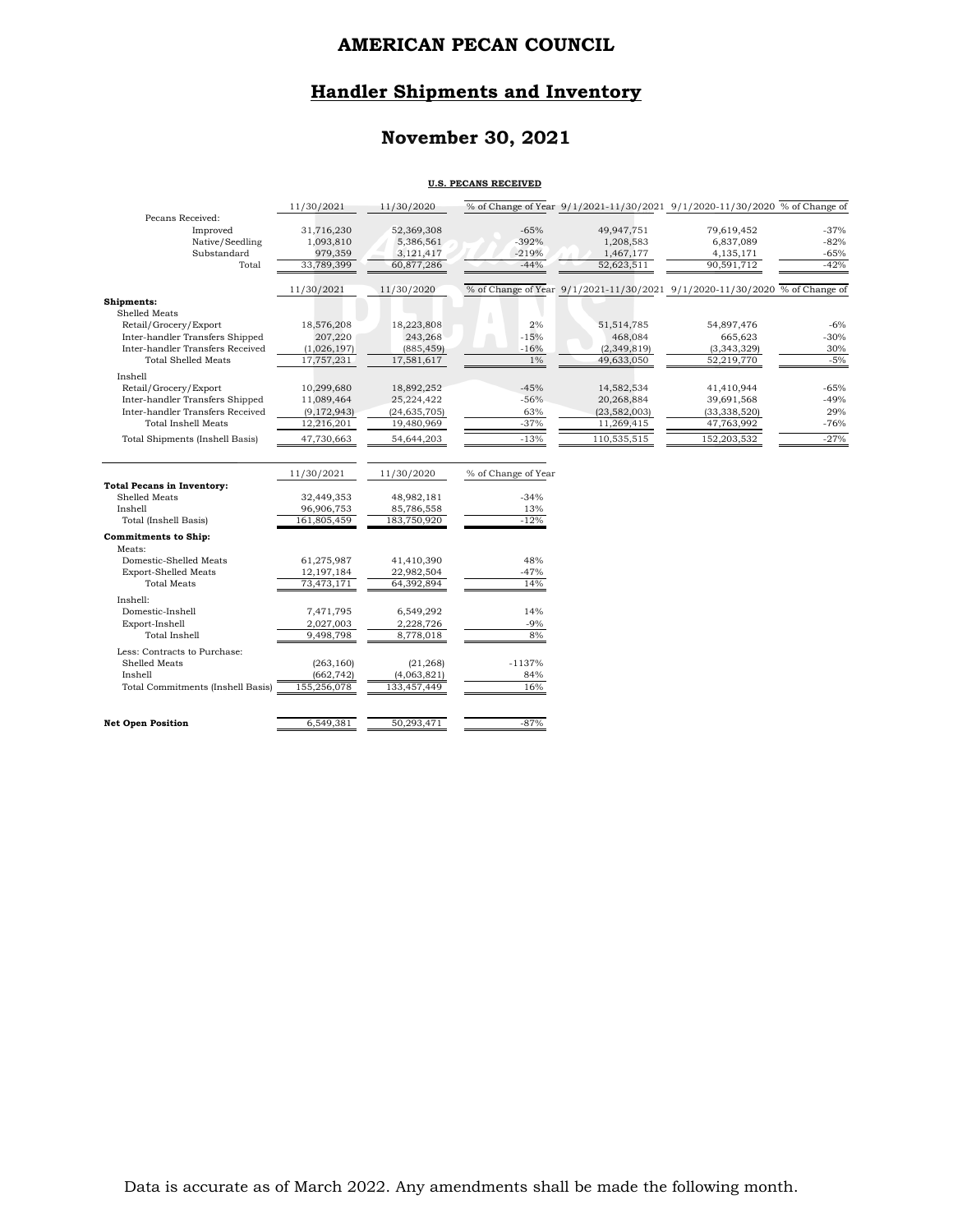#### **Mexico Exports and Foreign Purchases**

#### **November 30, 2021**

#### **INSHELL PECANS EXPORTED TO MEXICO FOR SHELLING AND RETURNED TO**

| U.S. AS SHELLED MEATS                                      |               |            |                     |                     |                             |
|------------------------------------------------------------|---------------|------------|---------------------|---------------------|-----------------------------|
|                                                            | 11/30/2021    | 11/30/2020 | 9/1/2021-11/30/2021 | 9/1/2020-11/30/2020 | % of Change of Year to Date |
| Inshell Exported for Shelling:<br>Mexico                   | 630,116       | 529,409    | 3,958,539           | 2,489,949           | 59%                         |
| Total Inshell Exported for Shelling                        |               |            |                     |                     |                             |
|                                                            |               |            |                     |                     |                             |
| Shelled Meats - Produced in U.S. Inshell Returned to U.S.: |               |            |                     |                     |                             |
| Mexico                                                     | 164,040       | 127,290    | 1,774,580           | 3,347,615           | $-47%$                      |
|                                                            |               |            |                     |                     |                             |
| PECANS PURCHASED OUTSIDE THE U.S. BY U.S. HANDLERS         |               |            |                     |                     |                             |
|                                                            | $-11/30/2021$ | 11/30/2020 | 9/1/2021-11/30/2021 | 9/1/2020-11/30/2020 | % of Change of Year         |
| Shelled Meats:                                             |               |            |                     |                     |                             |
| Country of Origin:                                         |               |            |                     |                     |                             |
| Australia                                                  | $-0-$         | 77,380     |                     | 77,380              | 0%                          |
| Mexico                                                     | 664,334       | 1,920,600  | 1,879,183           | 2.651.311           | $-29%$                      |
| <b>Total Shelled Meats</b>                                 | 664,334       | 1,997,980  | 1,879,183           | 2,651,311           | $-29%$                      |
|                                                            |               |            |                     |                     |                             |
| Inshell:                                                   |               |            |                     |                     |                             |
| Country of Origin:                                         |               |            |                     |                     |                             |
| Argentina                                                  | $-0-$         | $-0-$      | $-0-$               | 44,100              | $-100%$                     |
| Mexico                                                     | 3.328.846     | 1,141,473  | 4,064,187           | 5.568.030           | $-27%$                      |
| Total Inshell                                              | 3,328,846     | 1,141,473  | 4,064,187           | 5,612,130           | $-28%$                      |
| Total (Inshell Basis)                                      |               |            |                     |                     |                             |
| Argentina                                                  | $-0-$         | $-0-$      | $-0-$               | 44,100              | $-100%$                     |
| Australia                                                  | $-0-$         | 154,760    | $-0-$               | 154,760             | 0%                          |
| Mexico                                                     | 4,657,514     | 4,982,673  | 7,822,553           | 10,870,652          | $-28%$                      |
| Total (Inshell Basis)                                      | 4,657,514     | 5,137,433  | 7,822,553           | 11,069,512          | $-29%$                      |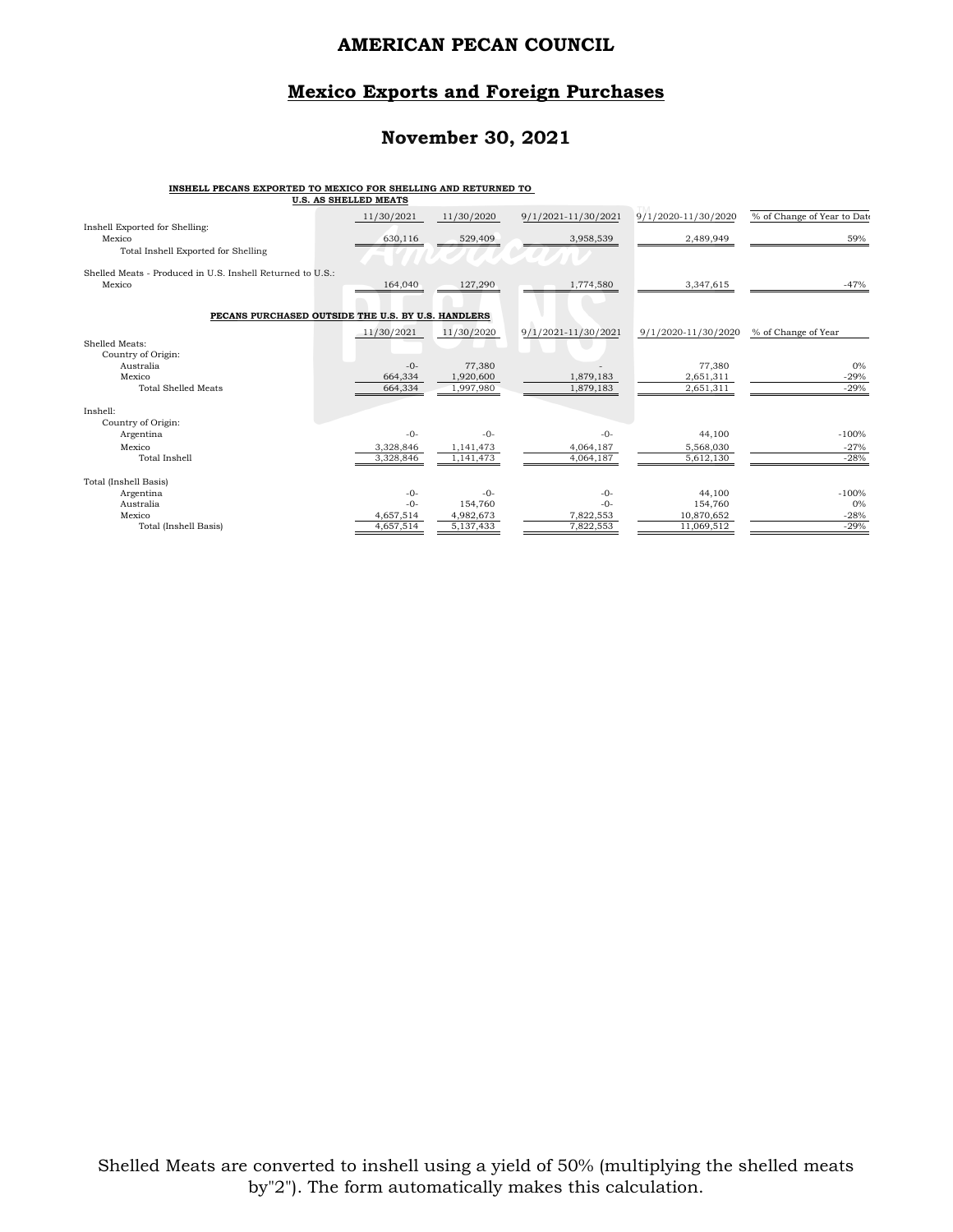### **Mexico Exports and Foreign Purchases**

**November 30, 2021**

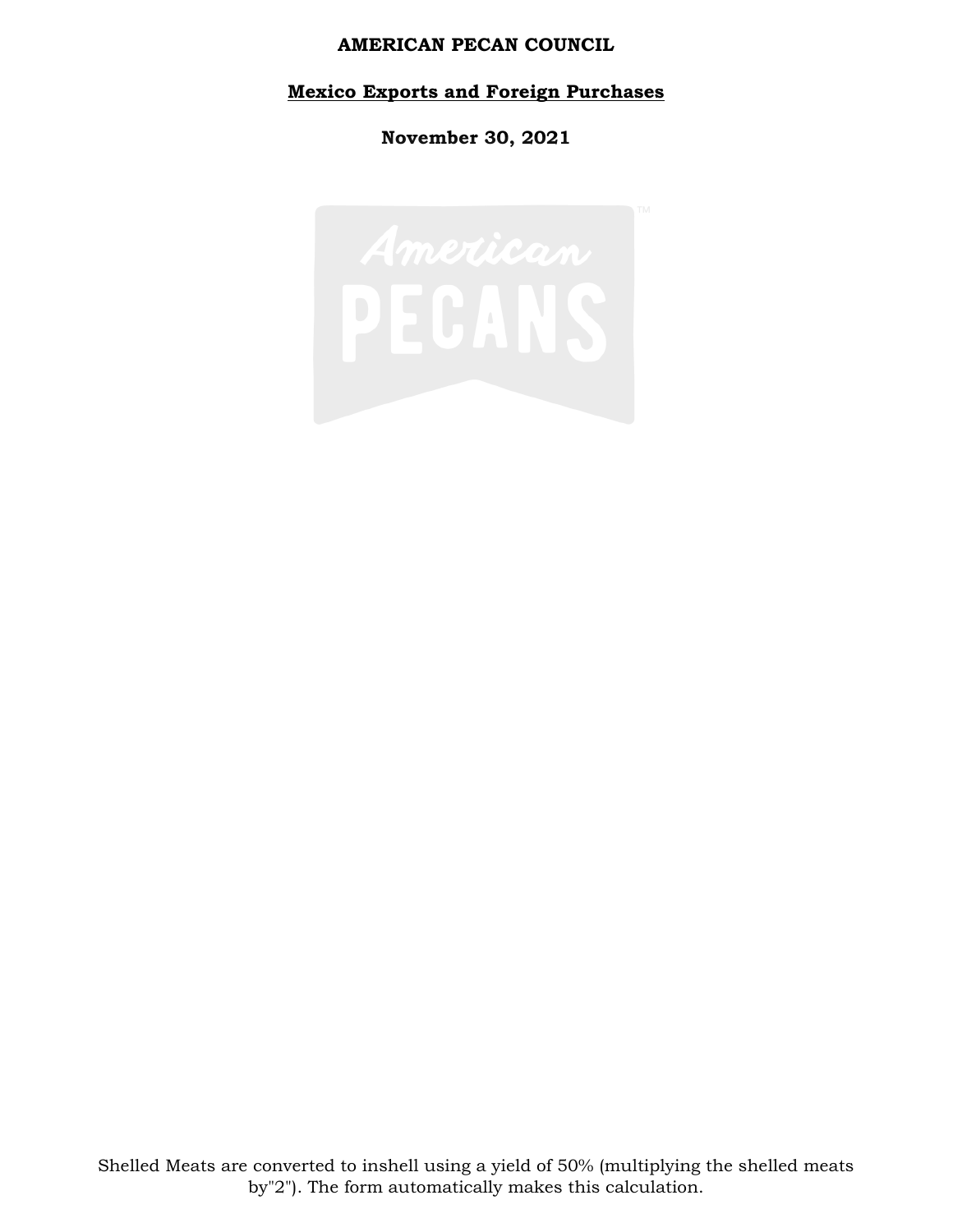**Destination Report**

**November 30, 2021**

|             | World Region |                     |            |                   |            |                     |            |                     |                       |                   |                     |                 |
|-------------|--------------|---------------------|------------|-------------------|------------|---------------------|------------|---------------------|-----------------------|-------------------|---------------------|-----------------|
| Destination |              | Shelled             |            |                   | Inshell    | Sub-Standard        |            |                     | Total (Inshell Basis) |                   |                     |                 |
|             |              |                     | 11/30/2021 | $9/1/21-11/30/21$ | 11/30/2021 | $9/1/21 - 11/30/21$ | 11/30/2021 | $9/1/21 - 11/30/21$ | 11/30/2021            | 11/30/2020        | $9/1/21 - 11/30/21$ | 9/1/20-11/30/20 |
|             |              |                     |            |                   |            |                     |            |                     |                       |                   |                     |                 |
| Africa      | Algeria      |                     | $-0-$      | -0-               | $-0-$      | $-0-$               | $-0-$      | $-0-$               |                       | $-0-$<br>$-0-$    | $-0-$               |                 |
|             | Egypt        |                     | $-0-$      | -0-               | $-0-$      | $-0-$               | $-0-$      | $-0-$               |                       | $-0-$<br>48,000   | $-0-$               | 48,000          |
|             | Morocco      |                     | $-0-$      | -0-               | $-0-$      | $-0-$               | $-0-$      | $-0-$               |                       | $-0-$<br>$-0-$    | $-0-$               |                 |
|             |              | <b>Total Africa</b> | $-0-$      | $-0-$             | $-0-$      | $-0-$               | $-0-$      | $-0-$               |                       | 48,000<br>$-0-$   | $-0-$               | 48,000          |
|             |              |                     |            |                   |            |                     |            |                     |                       |                   |                     |                 |
| Asia        | China        |                     | 52,200     | 93,300            | 2,535,025  | 5,813,235           | $-0-$      | $-0-$               | 2,639,425             | 5,972,294         | 5,999,835           | 18,721,243      |
|             |              |                     | -0-        | 11,370            | $-0-$      | -0-                 | $-0-$      | $-0-$               |                       | 192,868<br>$-0-$  | 22,740              | 343,553         |
|             | Hong Kong    |                     | $-0-$      | 13,500            | $-0-$      | $-0-$               | $-0-$      | $-0-$               |                       | 18,000<br>$-0-$   | 27,000              | 84,000          |
|             | India        |                     |            |                   |            |                     |            |                     |                       |                   |                     |                 |
|             | Japan        |                     | 54,000     | 125,250           | $-0-$      | $-0-$               | $-0-$      | $-0-$               | 108,000               | 22,200            | 250,500             | 138,420         |
|             | Kuwait       |                     | -0-        | $-0-$             | $-0-$      | $-0-$               | $-0-$      | $-0-$               |                       | $-0-$<br>$-0-$    | $-0-$               |                 |
|             | Malaysia     |                     | -0-        | 30,000            | $-0-$      | $-0-$               | $-0-$      | $-0-$               |                       | $-0-$<br>$-()$ -  | 60,000              | 36,000          |
|             | Philippines  |                     | $-0-$      | $-()$ -           | $-0-$      | $-0-$               | $-0-$      | $-0-$               |                       | $-0-$<br>$-()$ -  | $-0-$               |                 |
|             | Oatar        |                     | $-0-$      | $-0-$             | $-0-$      | $-0-$               | $-0-$      | $-0-$               |                       | $-0-$<br>$-0-$    | $-0-$               | 26,400          |
|             | Singapore    |                     | $-0-$      | 51,000            | $-0-$      | $-0-$               | $-0-$      | $-0-$               |                       | $-0-$<br>$-0-$    | 102,000             | 27,000          |
|             | South Korea  |                     | 153,000    | 486,300           | $-0-$      | $-0-$               | $-0-$      | $-0-$               | 306,000               | 417,600           | 972,600             | 1,259,400       |
|             | Thailand     |                     | 22,800     | 22,800            | $-0-$      | $-0-$               | $-0-$      | $-0-$               | 45,600                | 45,600            | 45,600              | 91,200          |
|             | Taiwan       |                     | $-0-$      | 72,000            | $-0-$      | $-0-$               | $-0-$      | $-0-$               |                       | $-0-$<br>72,000   | 144,000             | 188,160         |
|             | Vietnam      |                     | $-0-$      | 82,500            | $-0-$      | $-0-$               | $-0-$      | -0-                 |                       | $-()$ -<br>81,000 | 165,000             | 249,000         |
|             |              | Total Asia          | 282,000    | 988,020           | 2,535,025  | 5,813,235           | -0-        | $-()$ -             | 3,099,025             | 6,821,562         | 7,789,275           | 21,164,376      |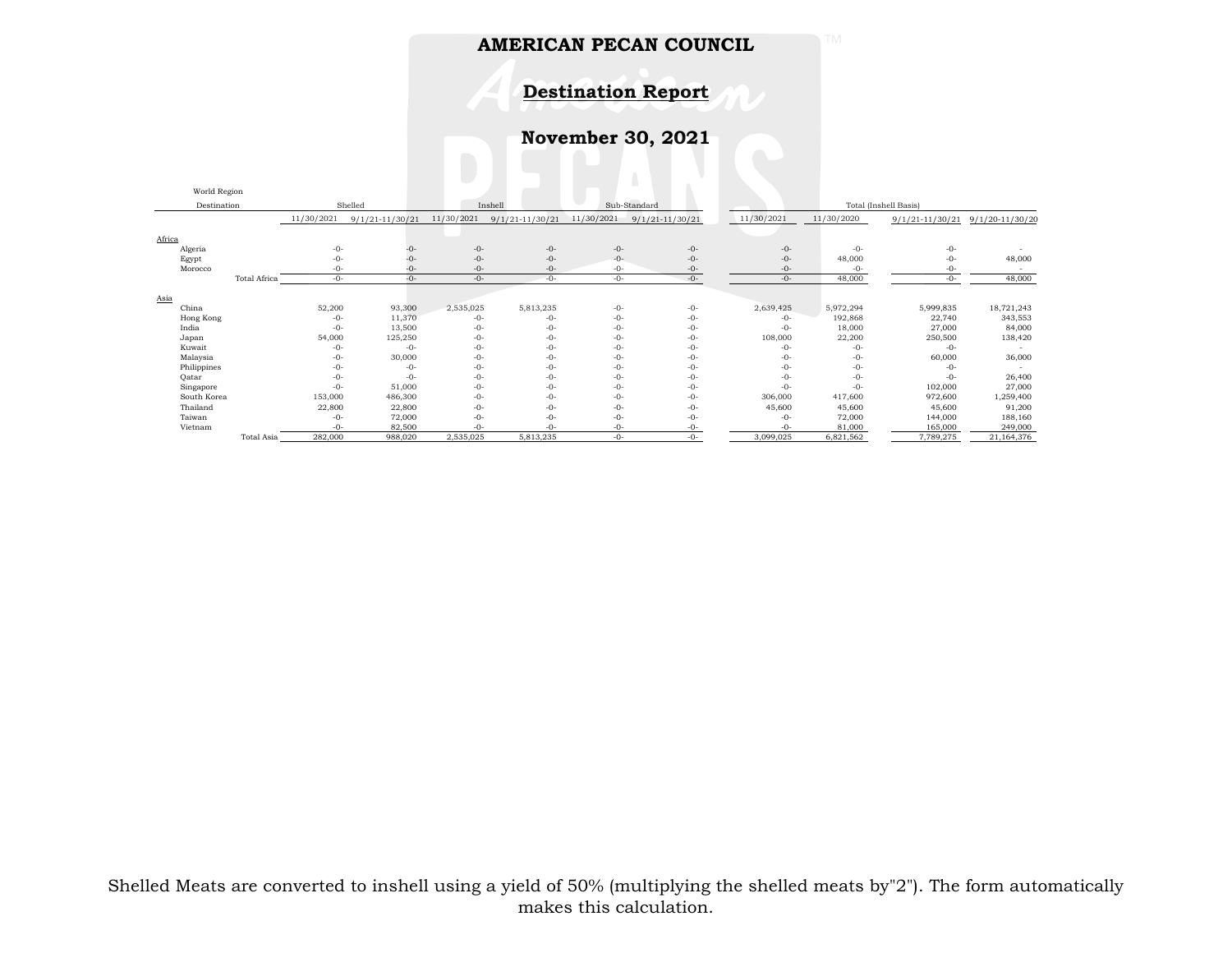**Destination Report**

**November 30, 2021**

| World Region        |                                    |                     |            |                     |                       |                     |            |                       |                     |                     |  |  |
|---------------------|------------------------------------|---------------------|------------|---------------------|-----------------------|---------------------|------------|-----------------------|---------------------|---------------------|--|--|
| Destination         | Sub-Standard<br>Shelled<br>Inshell |                     |            |                     | Total (Inshell Basis) |                     |            |                       |                     |                     |  |  |
| World Region        |                                    |                     |            |                     |                       |                     |            |                       |                     |                     |  |  |
| Destination         |                                    | Shelled             | Inshell    |                     |                       | Sub-Standard        |            | Total (Inshell Basis) |                     |                     |  |  |
|                     | 11/30/2021                         | $9/1/21 - 11/30/21$ | 11/30/2021 | $9/1/21 - 11/30/21$ | 11/30/2021            | $9/1/21 - 11/30/21$ | 11/30/2021 | 11/30/2020            | $9/1/21 - 11/30/21$ | $9/1/20 - 11/30/20$ |  |  |
| Australia/Oceania   |                                    |                     |            |                     |                       |                     |            |                       |                     |                     |  |  |
| Australia           | 3,360                              | 3,360               | $-0-$      | $-0-$               | $-0-$                 | $-0-$               | 6,720      | $-0-$                 | 6,720               |                     |  |  |
| Total Australia     | 3.360                              | 3.360               | $-0-$      | $-0-$               | $-0-$                 | $-0-$               | 6.720      | $-0-$                 | 6.720               |                     |  |  |
| Europe              |                                    |                     |            |                     |                       |                     |            |                       |                     |                     |  |  |
| Austria             | $-0-$                              | $-0-$               | $-0-$      | $-0-$               | $-0-$                 | $-0-$               | $-0-$      | $-0-$                 | $-0-$               | 48,000              |  |  |
| Belgium             | 75,000                             | 117,300             | $-0-$      | $-0-$               | $-0-$                 | $-0-$               | 150,000    | 81,000                | 234,600             | 187,800             |  |  |
| Czech Republic      | $-0-$                              | 24,000              | $-0-$      | $-0-$               | $-0-$                 | $-0-$               | -0-        | 8,820                 | 48,000              | 8,820               |  |  |
| Denmark             | 42,000                             | 85,800              | $-0-$      | $-0-$               | $-0-$                 | $-0-$               | 84,000     | 67,200                | 171,600             | 196,800             |  |  |
| France              | 40,500                             | 344,400             | $-0-$      | $-0-$               | $-0-$                 | $-0-$               | 81,000     | 509,100               | 688,800             | 923,940             |  |  |
| Germany             | 84,210                             | 1,070,310           | $-0-$      | $-0-$               | $-()$ -               | $-0-$               | 168,420    | 149,340               | 2,140,620           | 805,980             |  |  |
| Greece              | 3,600                              | 3,600               | $-0-$      | $-0-$               | $-()$ -               | $-0-$               | 7,200      | 48,000                | 7,200               | 49,380              |  |  |
| Ireland             | 29,760                             | 38,760              | $-0-$      | $-0-$               | $-0-$                 | $-0-$               | 59,520     | $-0-$                 | 77,520              | 45,300              |  |  |
| Italy               | $-0-$                              | 126,000             | -0-        | $-0-$               | $-0-$                 | $-0-$               | $-0-$      | $-0-$                 | 252,000             | 84,000              |  |  |
| Latvia              | $-0-$                              | 1,500               | $-0-$      | $-0-$               | $-0-$                 | $-0-$               | $-0-$      | 9,000                 | 3,000               | 9,000               |  |  |
| Lithuania           | 42,000                             | 84,000              | $-0-$      | $-0-$               | $-0-$                 | $-0-$               | 84,000     | 84,000                | 168,000             | 336,000             |  |  |
| Netherlands         | 275,910                            | 819,510             | $-0-$      | $-0-$               | $-0-$                 | $-0-$               | 551,820    | 415,020               | 1,639,020           | 1,951,080           |  |  |
| Norway              | $-0-$                              | $-0-$               | $-0-$      | $-0-$               | $-()$ -               | $-0-$               | $-0-$      | $-0-$                 | $-()$ -             | 45,600              |  |  |
| Poland              | 13,500                             | 15,000              | $-0-$      | $-0-$               | $-0-$                 | $-0-$               | 27,000     | $-0-$                 | 30,000              |                     |  |  |
| Portugal            | $-0-$                              | $-0-$               | $-0-$      | $-0-$               | $-0-$                 | $-0-$               | $-0-$      | $-0-$                 | $-0-$               |                     |  |  |
| Russia              | $-0-$                              | $-0-$               | -0-        | $-0-$               | $-0-$                 | $-0-$               | -0-        | $-0-$                 | $-0-$               |                     |  |  |
| Slovenia            | $-0-$                              | 13,440              | $-0-$      | $-0-$               | $-0-$                 | $-0-$               | -0-        | 9,000                 | 26,880              | 16,200              |  |  |
| Spain               | $-0-$                              | 145,830             | $-0-$      | $-0-$               | $-0-$                 | $-0-$               | $-0-$      | 125,340               | 291,660             | 174,840             |  |  |
| Sweden              | 61,200                             | 178,500             | $-0-$      | $-0-$               | $-0-$                 | $-0-$               | 122,400    | 54,000                | 357,000             | 270,960             |  |  |
| Switzerland         | $-0-$                              | 40,500              | $-0-$      | $-0-$               | $-()$ -               | $-0-$               | $-0-$      | $-0-$                 | 81,000              | 383,640             |  |  |
| United Kingdom      | 179,700                            | 930,420             | $-0-$      | $-0-$               | $-0-$                 | -0-                 | 359,400    | 718,800               | 1,860,840           | 1,915,500           |  |  |
| <b>Total Europe</b> | 847,380                            | 4,038,870           | $-()$ -    | $-()$ -             | $-()$ -               | $-()$ -             | 1,694,760  | 2,278,620             | 8,077,740           | 7,452,840           |  |  |